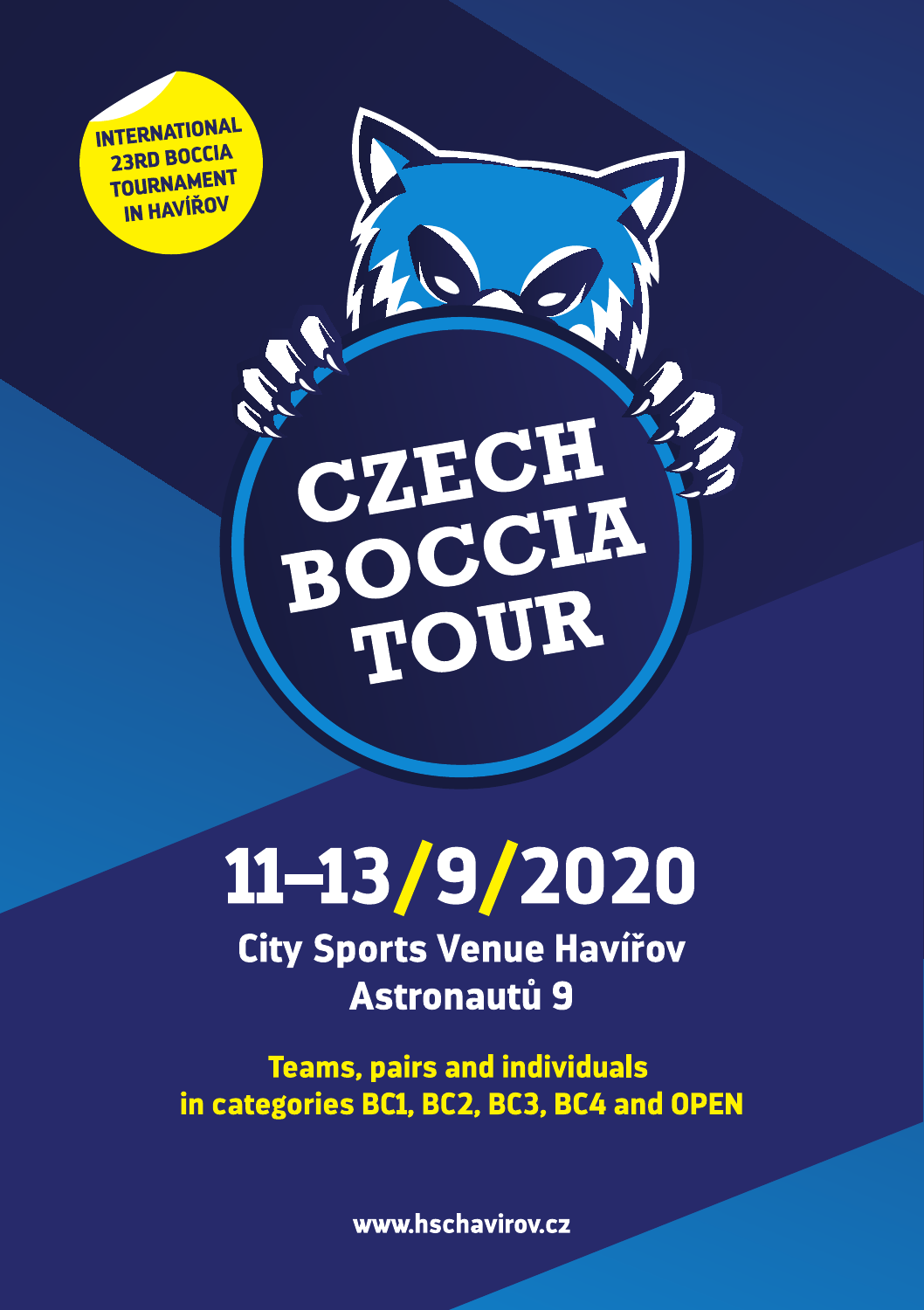# I. GENERAL INFORMATION

# **ORGANIZER**

Handicap sport club Havířov, z. s. in cooperation with Czech Boccia Federation z.s., ČATHS and with financial support of MŠMT, PRE, Havířov City and Moravian-Silesian Region

# **VENUE**

City Sports Venue, Havířov, Astronautů 9, Havířov

**DATE**

11<sup>th</sup> – 13<sup>th</sup> of September 2020

#### **ACCOMMODATION**

Quality City Hotel Ostrava

#### **TOURNAMENT MANAGER**

Martina Kotulová, +420 776 239 137 Kateřina Šajnarová, +420 773 942 225 hschavirov@gmail.com

# **PRESENTATION, COMMUNICATION AND ACCOMMODATION**

Eva Kučerová, +420 606 039 903 hschavirov@gmail.com

#### **MAIN REFEREE**

Will be elected by a panel of referees.

# **ČFB DEPUTY**

Pavla Vrbová

#### **CLASSIFIER**

Petr Kalman

# **MEDICAL SERVICE**

Arranged by the organizer at City Sports Venue Havířov.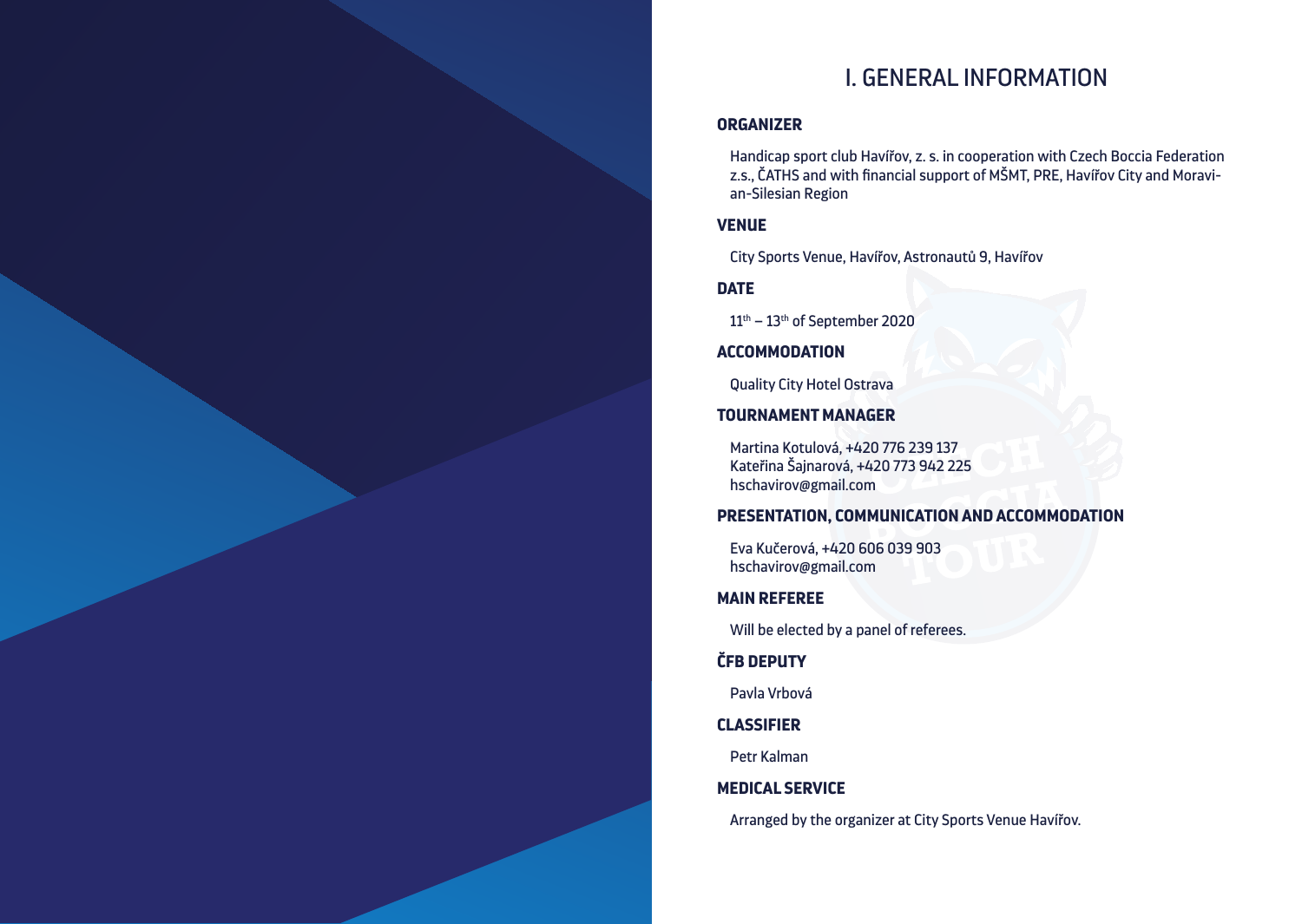# II. PRACTICAL PART

# **ORGANIZER**

Handicap sport club Havířov, z. s. Hlavní třída 678/118, Ostrava – Poruba, 708 00 *www.hschavirov.cz* 

Facebook event: *https:/www.facebook.com/events/2431123013828509/*

# **ACCOMMODATION**

Accommodation will be arranged upon sent entries in Quality Hotel Ostrava City.

Address: Hornopolní 3313/42, 702 00 Ostrava (GPS 49°50'32.529"N, 18°16'8.028"E). *https:/www.qualityhotelostravacity.com/en/*

All rooms are equipped with barrier free bathrooms, WIFI access and TV. All hotel guests can take advantage of complimentary access to the fitness and wellness centre with a Swedish sauna, steam bath and jacuzzi. Therefore, we recommend taking a swimsuit. Breakfasts and parking lot are included in the price.

# **VENUE**

The tournament takes place at City Sports Venue Havířov (hereinafter referred to as a "venue").

> (GPS 49°46'59.466"N, 18°26'10.144"E) *http:/www.ssrz.cz/kontakt/*

Free parking is available in front of the venue.

# **BOARD**

Breakfasts are part of the accommodation in hotel Quality Hotel Ostrava City. For Thursday 10th of September it is possible to book a dinner. The payment will be part of the invoice issued by the hotel.

In course of the tournament (11th – 13th of September) the lunches and dinners will be served in the venue. The board is arranged on the ground of prop-erly filled application form.

During the whole tournament there will be a snack counter at the venue.

# **MENU**

**Thursday 10th of September 2020**

### *Dinner In the hotel restaurant.*

| <b>ERIDAY 11th OF SEPTEMBER 2020</b> |                                                                                                                                                         |  |  |
|--------------------------------------|---------------------------------------------------------------------------------------------------------------------------------------------------------|--|--|
| <b>Breakfast</b>                     | In the hotel restaurant.                                                                                                                                |  |  |
| Lunch                                | A) Lasagne Bolognese<br>B) Roast chicken leg, mashed potatoes<br>C) Vegetable risotto with cheese                                                       |  |  |
| <b>Dinner</b>                        | A) Spicy meat strips, potato pancakes<br>B) Vegetable rissole, mashed potatoes<br>SATURDAY 12th OF SEPTEMBER 2020                                       |  |  |
| <b>Breakfast</b>                     | In the hotel restaurant.                                                                                                                                |  |  |
| Lunch                                | A) Potato dumplings filled with smoked meat, sauerkraut<br><b>B) Chicken Wiener Schnitzel, potatoes</b><br>C) Penne pasta with cream sauce and broccoli |  |  |
| <b>Dinner</b>                        | A) Roast pork, rice<br><b>B) Couscous with vegetables</b>                                                                                               |  |  |
|                                      | SUNDAY 13th OF SEPTEMBER 2020                                                                                                                           |  |  |
| <b>Breakfast</b><br>Lunch<br>tatoes  | In the hotel restaurant                                                                                                                                 |  |  |
|                                      | A) Chicken breast filled with ham and cheese, mashed po-                                                                                                |  |  |
|                                      | B) Pork rolls, rice                                                                                                                                     |  |  |

C) Fried cauliflower, potatoes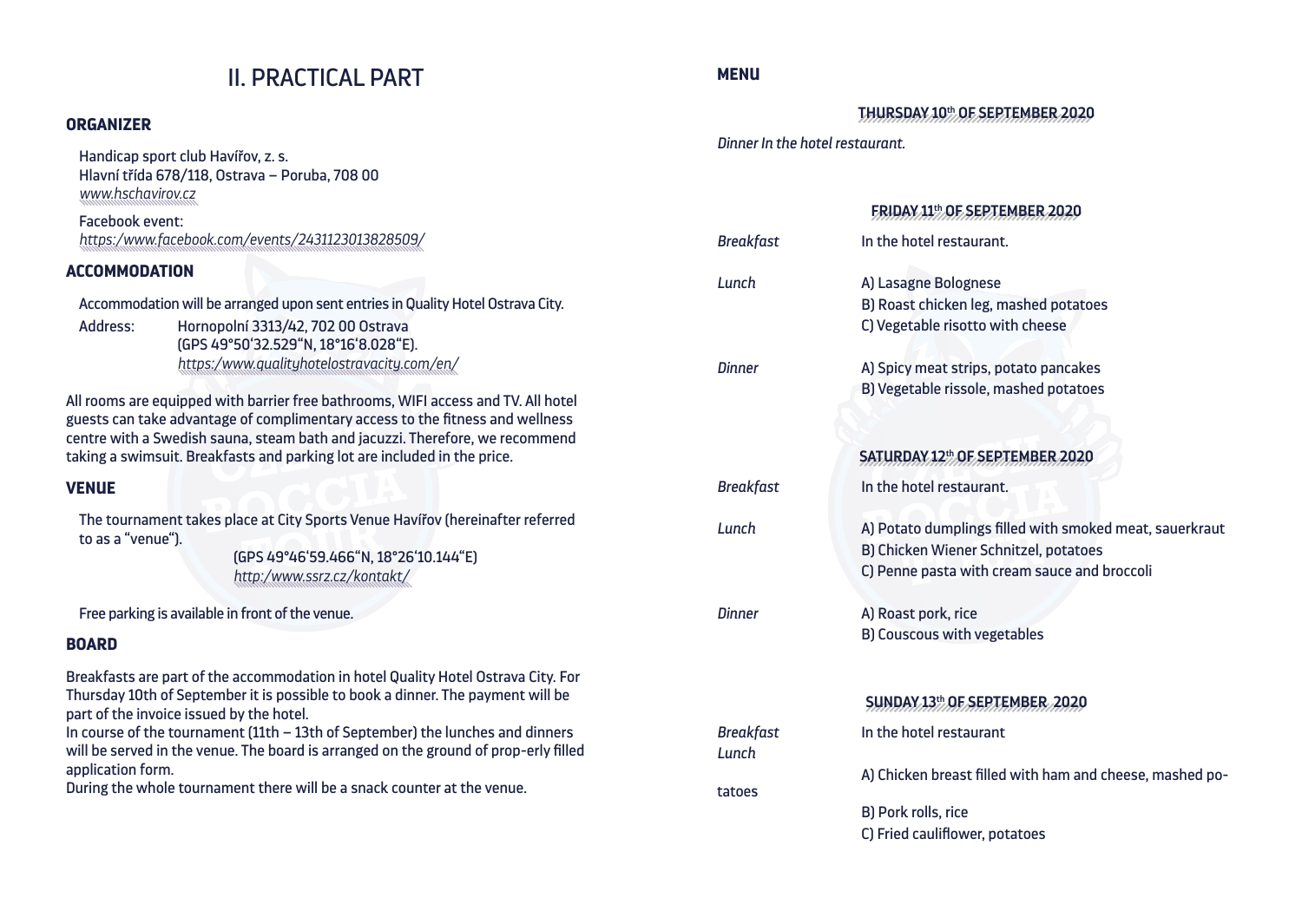#### *Entry fees*

Teams, pair, individuals (Friday – Sunday) 600 CZK/ player Only individuals (Saturday – Sunday) 500 CZK/ player OPEN category (Saturday) 300 CZK/ player Členové České federace boccii mají slevu na startovném 100,- Kč

#### *Accommodation*

Quality Hotel Ostrava City 1250 CZK/ twin room/ 2 seperated beds/ night including breakfast 1450 CZK/ King room/ 1 large bed/ night including breakfast

#### *Board*

**Thursday 10th of September** Quality Hotel Ostrava City

Dinner 160 CZK

**Friday – Sunday 11th – 13th of September (venue)** (Městská sportovní hala Havířov)

Lunch **100 CZK/ person** Dinner 100 CZK/ person

#### **APPLICATION FORM**

#### *Players (English)*

*https:/forms.gle/EujojHurxZXz2vTe6*

#### *Players (Czech)*

*https:/forms.gle/RTrqdH98MaRMVJyJA*

#### *Referee, volunteers (Czech)*

*https:/forms.gle/N9dcnVa5ExtwD9ZV9*

For registration Deadline is 23rd of August 2020. All changes after this date cannot be accepted.

If the player cannot participate in the tournament and this fact will not be announced till 23rd of August 2020., board fees cannot be returned.

# **PAYMENT**

On the basis of properly filled application form the invoice for the tournament entry and board will be issued and sent via the e-mail. Payment must be made in accordance with the due date stated in the invoice, otherwise the registration will be cancelled.

The invoice for accommodation and the optional Thursday Dinner will be issued Quality City Hotel Ostrava.

#### *Notification*

- Applications sent after 23<sup>rd</sup> of August 2020 will not be accepted.
- • Travel expenses are covered by participants themselves.
- • The transport between the accommodation and the venue ARE NOT organised by the organizer.

• All players and assistants official team jersey during the game and in the call room. All attendants must wear sports shoes in the venue!

# **SCHEDULE**

#### *Presentation*

All participants must arrive in the following time slots according to the tournament categories.

Thursday 10th of September 2020

18:00 – 19:30 (the lobby of the Quality City Hotel Ostrava) Friday 11th of September 2020 08:15 – 08:45 (City Sports Venue Havířov) Saturday 12th of September 2020 08:15 – 08:45 (City Sports Venue Havířov)

#### **Thursday 10th of September 2020**

18:00 – 19:30 Arrivals and presentation (Quality City Hotel Ostrava) 19:00 – 20:30 Dinner 21:00 – 22:00 Referee and organizers – venue preparation (venue)

#### **Friday 11th of September 2020**

06:30 – 11:00 Breakfast (hotel) 06:30 – 9:00 Referees and volunteers – venue preparation (venue) 08:15 – 08:45 Arrivals and presentation (venue) 08:15 – 08:30 Team captains ́ meeting 08:30 – 08:45 Referee and volunteers meeting 09:00 – 17:00 Competition – PAIRS and TEAMS  $11:30 - 13:30$  Lunch 17:00 – 18:30 Dinner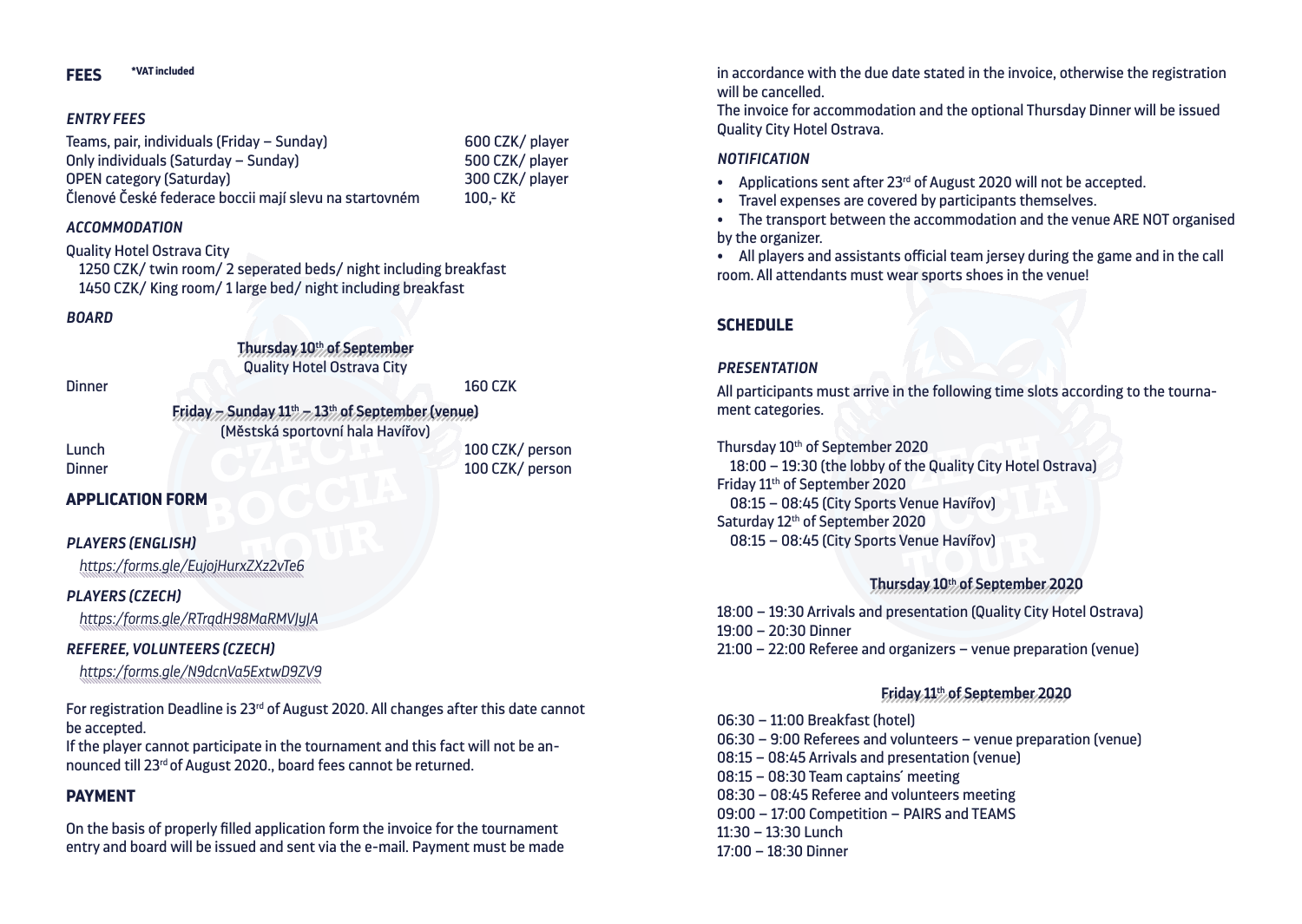#### **Saturday 12th of September 2020**

06:30 – 11:00 Breakfast 08:15 – 08:45 Arrivals and presentation (venue) 08:30 – 08:45 Referee and volunteers meeting 09:00 – 17:00 Competition I. part - INDIVIDUALS OPEN tournament  $11:30 - 13:30$  Lunch 17:00 – 18:30 Dinner 20:00 – 22:00 Entertainment programme

#### **Sunday 13th of September 2020**

06:30 – 11:00 Breakfast 10:00 Check out (Quality City Hotel Ostrava) 08:30 – 08:45 Referee and volunteers meeting 09:00 – 14:00 Competition II. part – INDIVIDUALS - Final  $11:30 - 13:30$  Lunch 14:15 – 15:00 Winner announcement 15:15 -> Departure

The organizer reserves the right to change the schedule if necessary. Any changes will be published at the venue and hotel as well.

# **III. SPORT REGULATIONS**

| <b>COMPETITION</b> | <b>CATEGORY</b> | <b>MAX NUMBER</b><br><b>IN CATEGORIES</b> |
|--------------------|-----------------|-------------------------------------------|
| <b>Teams</b>       | $BC1 + BC2$     | 6 teams                                   |
| <b>Pairs</b>       | BC <sub>3</sub> | 6 pairs                                   |
| <b>Pairs</b>       | BC4             | 6 pairs                                   |
| <b>Individuals</b> | BC <sub>1</sub> | 16                                        |
|                    | BC <sub>2</sub> | 16                                        |
|                    | BC <sub>3</sub> | 16                                        |
|                    | BC4             | 16                                        |
| <b>Individuals</b> | <b>OPEN</b>     | 16                                        |

Teams and Pairs participants have an automatic slot for the tournament of individuals. All categories are open to all players regardless the age or sex. Supposing that the limit of the number of participants will be exceeded, the preference taken will be following: international players, players regis- tered in Czech Boccia Federation, players of I. and II. SH league and others.

OPEN category will take place on Saturday 12th of September 2020. This event is opened for non-classified players.

#### *Classification*

All players have to obtain the valid national classification. In case of new players, a classification will be arranged at the place by the present classifier.

#### *Rules*

The whole tournament follows the international Boccia rules issued by BISFed in 2018, version 3 and sport manual by Czech Boccia Federation.

*https:/goo.gl/sbwhzj http:/boccia-sport.cz/o-boccie/pravidlaboccii/jsem/* 

#### *Protest*

A protest must be claimed through the filled protest form and paid protest fee (150 CZK) in 30 minutes after the end of the game.

**Number of courts 6** Teams, pairs, individuals<br> **1992** CDEN tournament 2 OPEN tournament

# *Timer*

Timer and scoring will be secured by BOSS (Boccia Score System) developed with Czech Boccia Federation. (www.boccia-score.eu)*.*

# *Referee*

The organizer covers the referee's fee for accommodation in Quality City Hotel Ostrava, board and travel expenses. The referee will be rewarded by 500 CZK per day.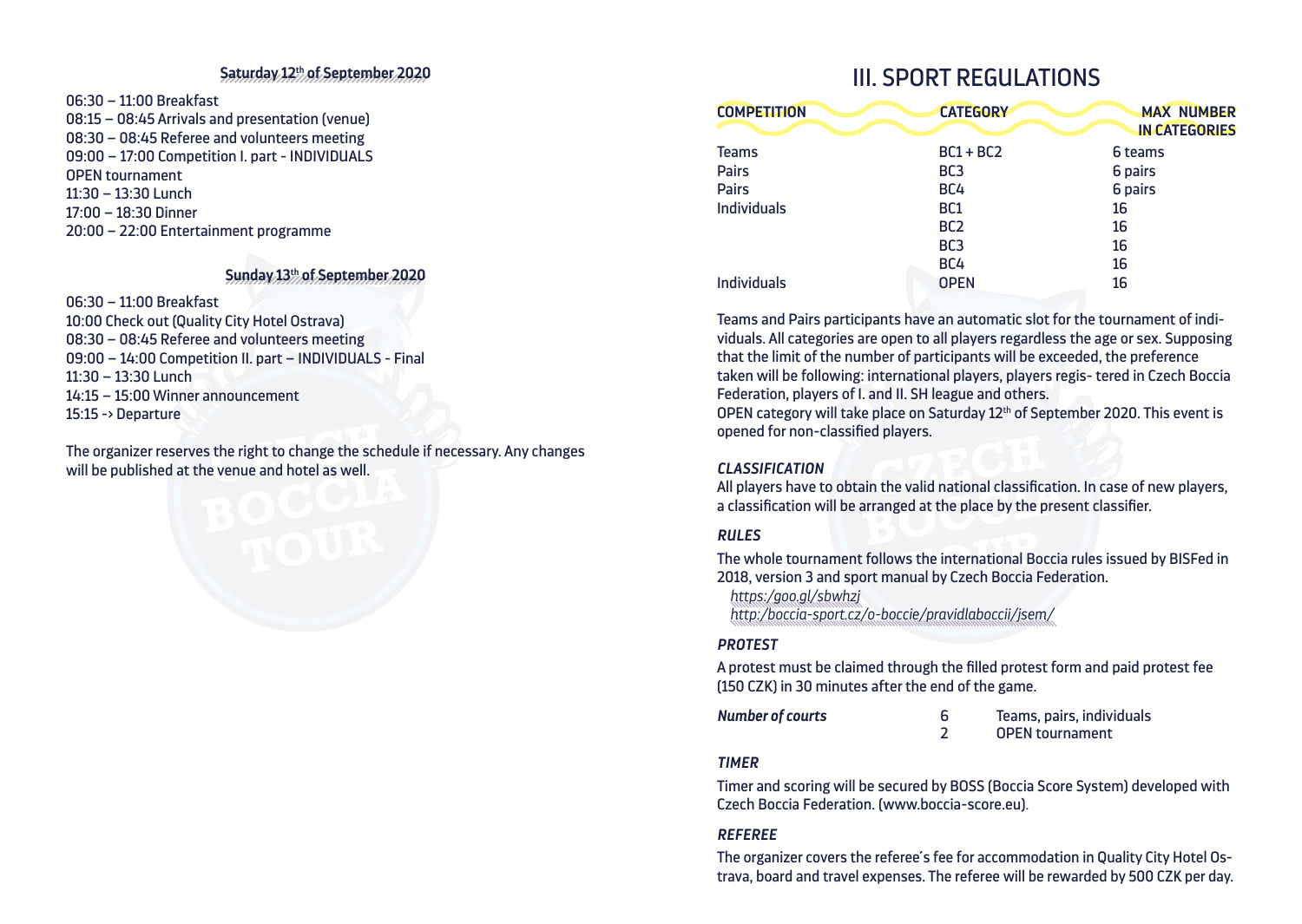

*www.hschavirov.cz*









**OSTRAVA CITY**